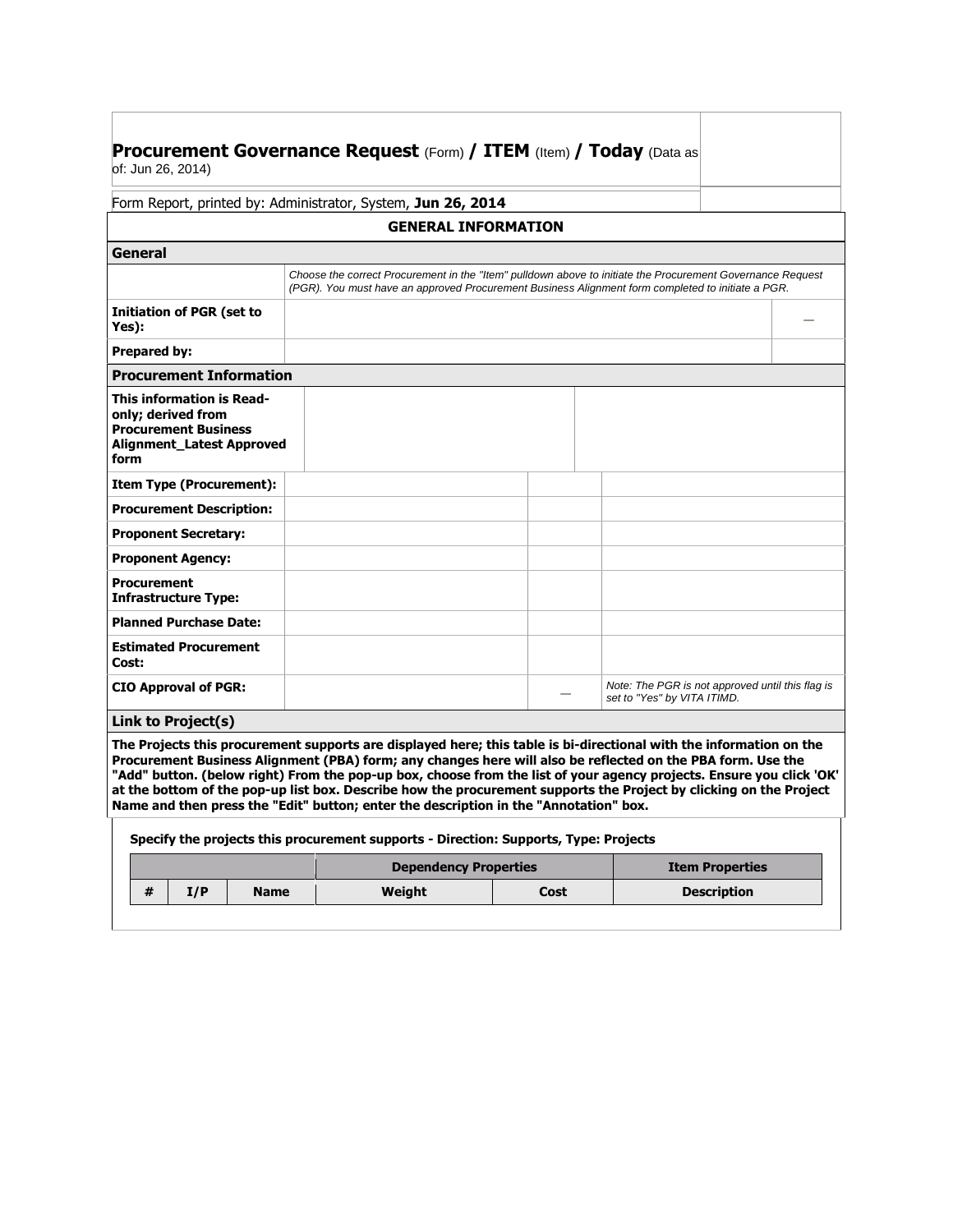| <b>PGR INITIATION</b>                                                                                                                              |      |             |                                                                                                                                                                                                                                                                                             |                 |  |
|----------------------------------------------------------------------------------------------------------------------------------------------------|------|-------------|---------------------------------------------------------------------------------------------------------------------------------------------------------------------------------------------------------------------------------------------------------------------------------------------|-----------------|--|
| <b>Procurement Governance Request</b>                                                                                                              |      |             |                                                                                                                                                                                                                                                                                             |                 |  |
| exceeds \$250,000.                                                                                                                                 |      |             | Use the following four Tabs to update your approved Procurement Business Alignment information and request procurement approval from the<br>Commonwealth Chief Information Officer (CIO). The CIO approval is required for certain technology products and services when the cost equals or |                 |  |
| <b>Agency Information</b>                                                                                                                          |      |             |                                                                                                                                                                                                                                                                                             |                 |  |
| Date submitted for CIO<br>Approval:                                                                                                                |      |             |                                                                                                                                                                                                                                                                                             |                 |  |
| <b>Procurement Cost:</b>                                                                                                                           |      |             |                                                                                                                                                                                                                                                                                             |                 |  |
| <b>Procurement</b><br><b>Infrastructure Type:</b>                                                                                                  |      |             |                                                                                                                                                                                                                                                                                             |                 |  |
| <b>Planned Purchase Date:</b>                                                                                                                      |      |             |                                                                                                                                                                                                                                                                                             |                 |  |
| <b>Procurement Contact Information</b>                                                                                                             |      |             |                                                                                                                                                                                                                                                                                             |                 |  |
| <b>Requestor:</b>                                                                                                                                  |      |             |                                                                                                                                                                                                                                                                                             |                 |  |
| Name:                                                                                                                                              |      |             |                                                                                                                                                                                                                                                                                             |                 |  |
| <b>Phone Number:</b>                                                                                                                               |      |             |                                                                                                                                                                                                                                                                                             |                 |  |
| eMail Address:                                                                                                                                     |      |             |                                                                                                                                                                                                                                                                                             |                 |  |
| Method / Type                                                                                                                                      |      |             |                                                                                                                                                                                                                                                                                             |                 |  |
| <b>Procurement Method:</b>                                                                                                                         |      |             |                                                                                                                                                                                                                                                                                             |                 |  |
| If method is via contract,<br>enter contract number:                                                                                               |      |             |                                                                                                                                                                                                                                                                                             |                 |  |
| If this is a renewal,<br>specify type:                                                                                                             |      |             |                                                                                                                                                                                                                                                                                             |                 |  |
| <b>Support</b>                                                                                                                                     |      |             |                                                                                                                                                                                                                                                                                             |                 |  |
| Indicate whether the<br>procurement supports:                                                                                                      |      |             |                                                                                                                                                                                                                                                                                             |                 |  |
| <b>Ongoing Operations:</b>                                                                                                                         |      |             |                                                                                                                                                                                                                                                                                             |                 |  |
| <b>New Operational Activity:</b>                                                                                                                   |      |             |                                                                                                                                                                                                                                                                                             |                 |  |
| <b>Upload Documentation</b>                                                                                                                        |      |             |                                                                                                                                                                                                                                                                                             |                 |  |
| Upload supporting documentation, such as a quote, statement of work, sole source justification or other applicable<br>procurement documentation. : |      |             |                                                                                                                                                                                                                                                                                             |                 |  |
| <b>Name</b>                                                                                                                                        | Link | <b>Size</b> | Owner                                                                                                                                                                                                                                                                                       | <b>Uploaded</b> |  |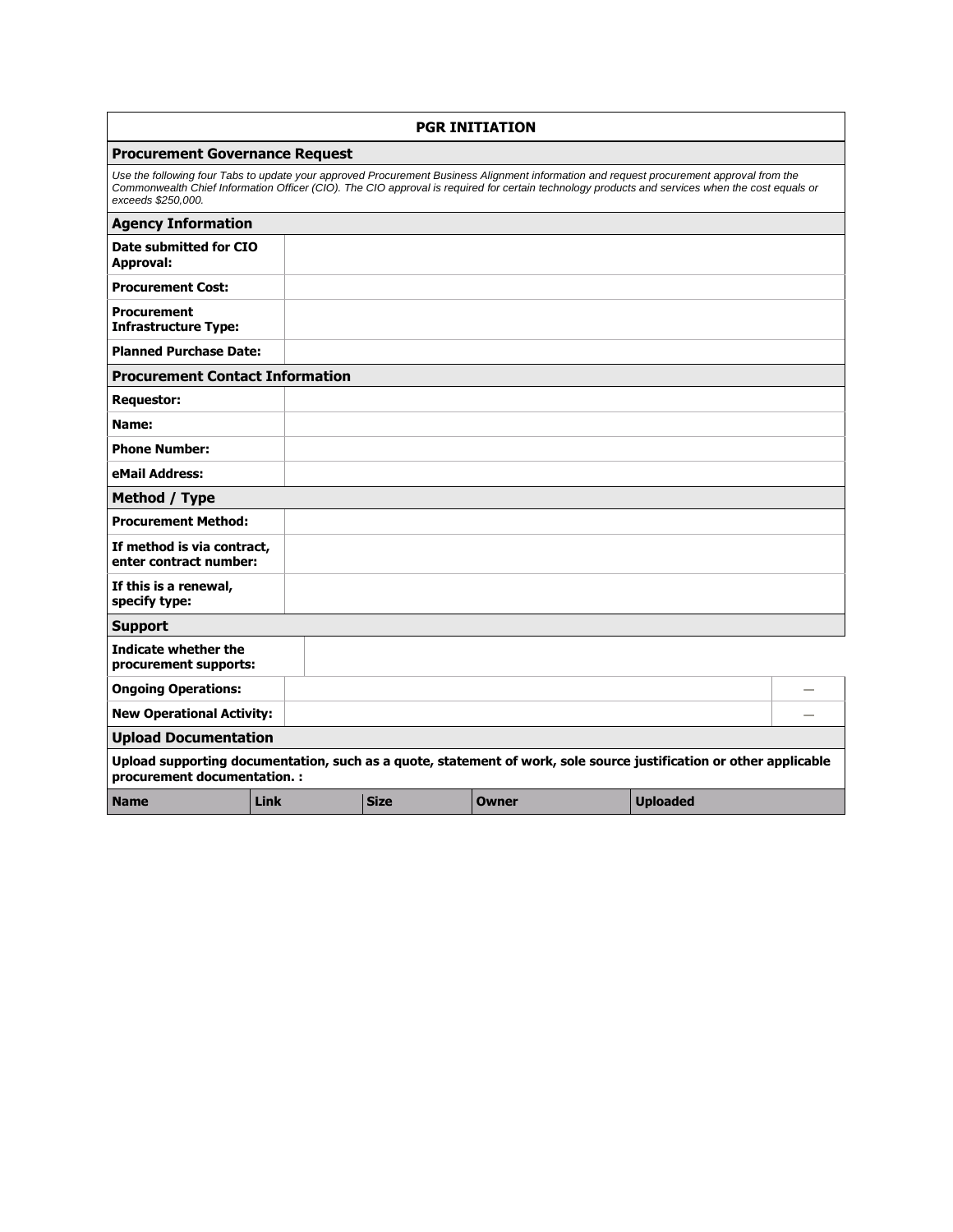| <b>PGR - DESCRIPTION / JUSTIFICATION</b>          |                                                                                                                                                                       |  |  |  |  |
|---------------------------------------------------|-----------------------------------------------------------------------------------------------------------------------------------------------------------------------|--|--|--|--|
| <b>Procurement Business Alignment Description</b> |                                                                                                                                                                       |  |  |  |  |
|                                                   | The information in the Procurement Business Alignment Description group box derives from the Procurement<br>Business Alignment_Latest Approved form and is Read-Only. |  |  |  |  |
|                                                   | Briefly describes the product or service to be procured.                                                                                                              |  |  |  |  |
| <b>Description:</b>                               |                                                                                                                                                                       |  |  |  |  |
|                                                   | Summarizes the reason for this procurement and identifed the related business issue or need as stated in the<br>agency Strategic Plan.                                |  |  |  |  |
| <b>Procurement Reason:</b>                        |                                                                                                                                                                       |  |  |  |  |
| <b>PGR Description Update</b>                     |                                                                                                                                                                       |  |  |  |  |
|                                                   | Copy, paste and update below the Procurement Business Alignment Description and Procurement Reason for the<br>PGR if required                                         |  |  |  |  |
|                                                   | Briefly describe the product or service to be procured.                                                                                                               |  |  |  |  |
| <b>PGR Description:</b>                           |                                                                                                                                                                       |  |  |  |  |
|                                                   | Summarize the reason for this procurement and identify the related business issue or need as stated in the<br>agency Strategic Plan.                                  |  |  |  |  |
| <b>PGR Procurement Reason:</b>                    |                                                                                                                                                                       |  |  |  |  |
| <b>Justification</b>                              |                                                                                                                                                                       |  |  |  |  |
|                                                   | State why the specific product or service to be procured is the best alternative to address the agency business<br>issue or need.                                     |  |  |  |  |
| <b>PGR Justification:</b>                         |                                                                                                                                                                       |  |  |  |  |
|                                                   | Note the impact on agency project, operations, or services if the requested product or service is not acquired.                                                       |  |  |  |  |
| <b>PGR Impact:</b>                                |                                                                                                                                                                       |  |  |  |  |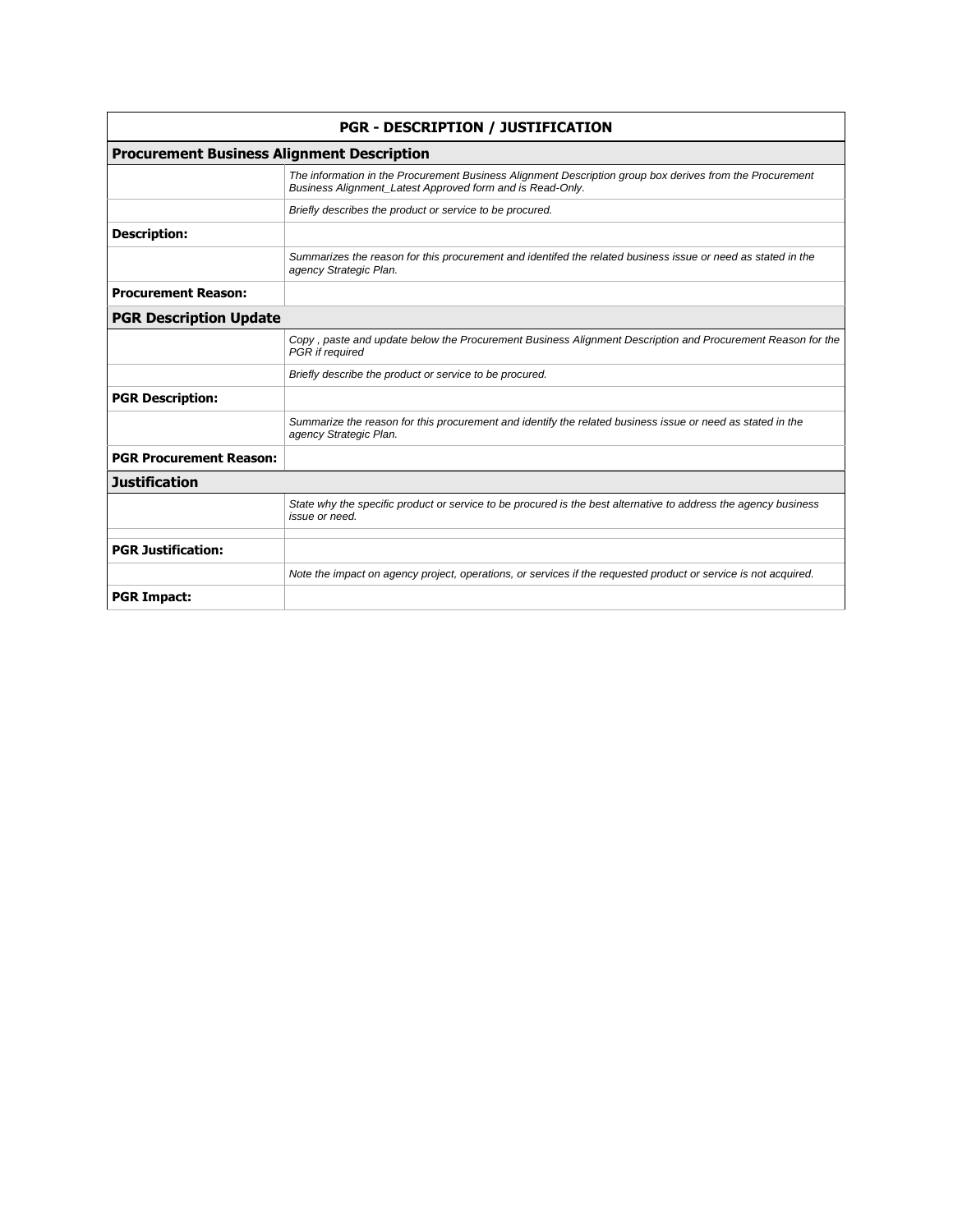| <b>PGR- ESTIMATED COST</b>        |  |                      |                                                |                                                  |                                           |                |                               |
|-----------------------------------|--|----------------------|------------------------------------------------|--------------------------------------------------|-------------------------------------------|----------------|-------------------------------|
| <b>Estimated Procurement Cost</b> |  |                      |                                                |                                                  |                                           |                |                               |
| <b>Estimated Costs</b>            |  |                      |                                                |                                                  |                                           |                |                               |
| <b>Category</b>                   |  | <b>Purchase Cost</b> | <b>Rent or Lease</b><br><b>Cost per Period</b> | <b>Term of</b><br>Rent/Lease (No.<br>of Periods) | <b>Total Rent or</b><br><b>Lease Cost</b> |                | <b>Total Category</b><br>Cost |
| <b>Hardware</b>                   |  |                      |                                                |                                                  |                                           |                |                               |
| <b>Maintenance</b>                |  |                      |                                                |                                                  |                                           |                |                               |
| <b>Services</b>                   |  |                      |                                                |                                                  |                                           |                |                               |
| <b>Software</b>                   |  |                      |                                                |                                                  |                                           |                |                               |
| <b>Telecommunications</b>         |  |                      |                                                |                                                  |                                           |                |                               |
| <b>Training</b>                   |  |                      |                                                |                                                  |                                           |                |                               |
| <b>Other</b>                      |  |                      |                                                |                                                  |                                           |                |                               |
| <b>Total</b>                      |  |                      | N/A                                            | N/A                                              |                                           |                |                               |
| <b>Procurement Funding Source</b> |  |                      |                                                |                                                  |                                           |                |                               |
| <b>Funding Source</b>             |  |                      |                                                |                                                  |                                           |                |                               |
| <b>Source</b>                     |  | <b>Amount</b>        |                                                | <b>Percent</b>                                   |                                           | <b>Comment</b> |                               |
| <b>General Fund</b>               |  |                      |                                                |                                                  |                                           |                |                               |
| <b>Non-General Fund</b>           |  |                      |                                                |                                                  |                                           |                |                               |
| <b>Federal Funds</b>              |  |                      |                                                |                                                  |                                           |                |                               |
| <b>Treasury Loan (MELP)</b>       |  |                      |                                                |                                                  |                                           |                |                               |
| Other (enter comment)             |  |                      |                                                |                                                  |                                           |                |                               |
| <b>Total</b>                      |  |                      |                                                |                                                  |                                           |                |                               |